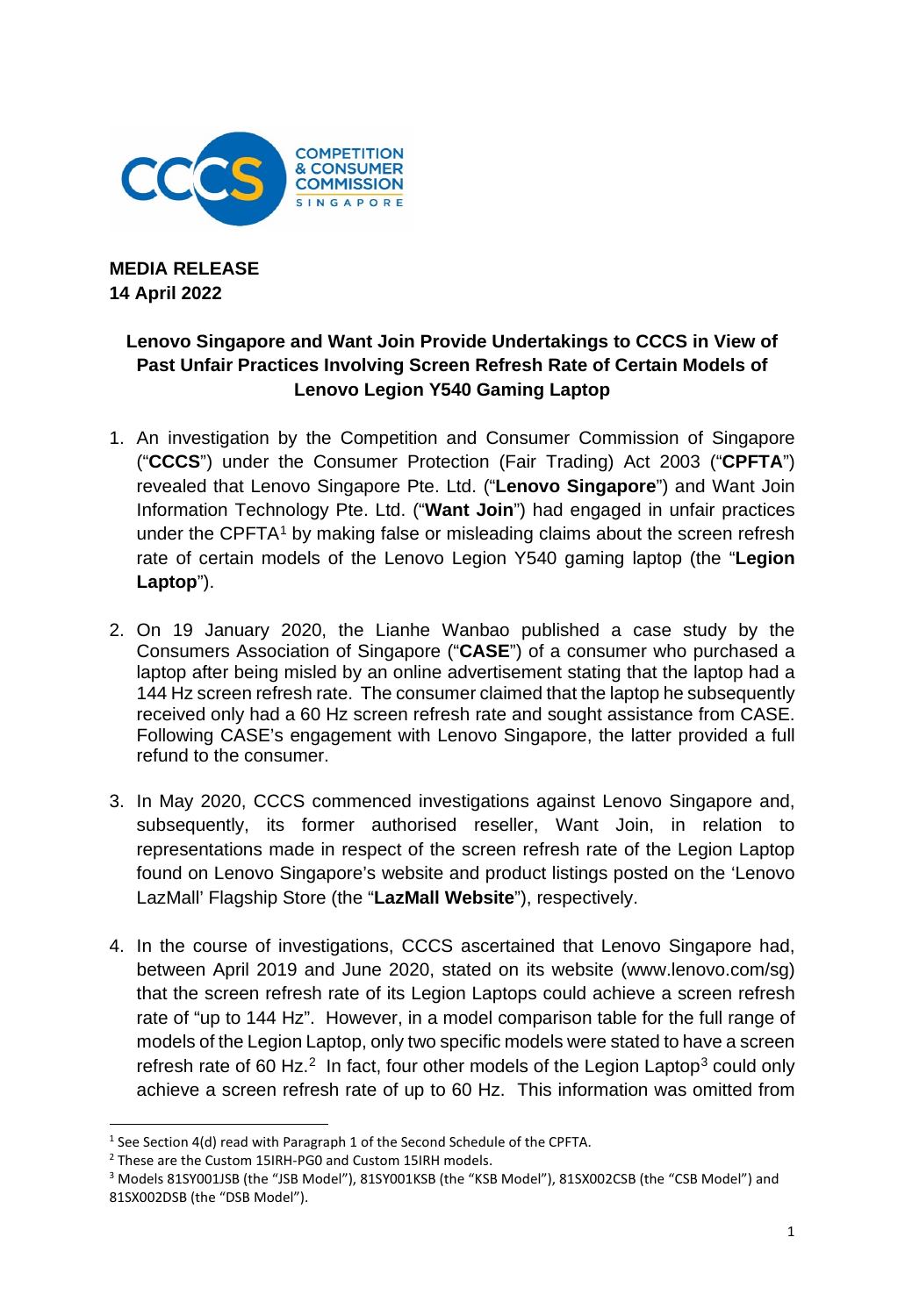the model comparison table on Lenovo Singapore's website, giving rise to the impression that the "up to 144 Hz" screen refresh rate also applied to these four models.

- 5. CCCS also ascertained that Want Join, in its capacity as a former authorised reseller/partner of Lenovo Singapore, had, between August 2019 and March 2020, posted product listings for two models of the Legion Laptop<sup>[4](#page-1-0)</sup> on the LazMall Website stating that the screen refresh rate could achieve "up to 144 Hz", when these models could in fact only achieve a screen refresh rate of up to 60 Hz.
- 6. Both Lenovo Singapore and Want Join have stopped selling the Legion Laptop since June 2020 and March 2020, respectively.
- 7. Lenovo Singapore and Want Join have each provided CCCS with an undertaking to cease the unfair practices described above and not engage in any other unfair practices under the CPFTA. Both businesses have also undertaken, amongst other things, to put in place an internal compliance policy to ensure that their conduct in relation to advertising, marketing materials and listings of their retail goods and services do not amount to unfair practices under the CPFTA. Given that Lenovo Singapore and Want Join had ceased the relevant conduct referred to in paragraphs 4 and 5 above either before or shortly after CCCS commenced its investigations, CCCS has, taking into account the facts and circumstances of the respective cases, decided to accept the undertakings and closed its investigations.
- 8. Consumers who are affected by the unfair practices described above can consider approaching Lenovo Singapore or Want Join to seek redress. Alternatively, consumers can also approach CASE to assist in negotiations. Consumers can contact CASE at 9795 8397 or submit their complaint online at <https://www.case.org.sg/contactus.aspx> .
- 9. CCCS continues to work with CASE to monitor the e-commerce industry, given that consumers are increasingly making purchases online. Businesses should not engage in practices that deceive or mislead consumers about the performance characteristics of their products or services. Businesses should exercise due diligence when putting out information relating to their goods or services because consumers rely on such information when deciding on their purchases. Businesses should also review their practices from time to time to ensure that these do not amount to unfair practices under the CPFTA.

## **– END –**

**Encl. Infographic:** False or misleading claims on performance characteristics, components, uses or benefits of goods or services

<span id="page-1-0"></span><sup>4</sup> The CSB Model and JSB Model.